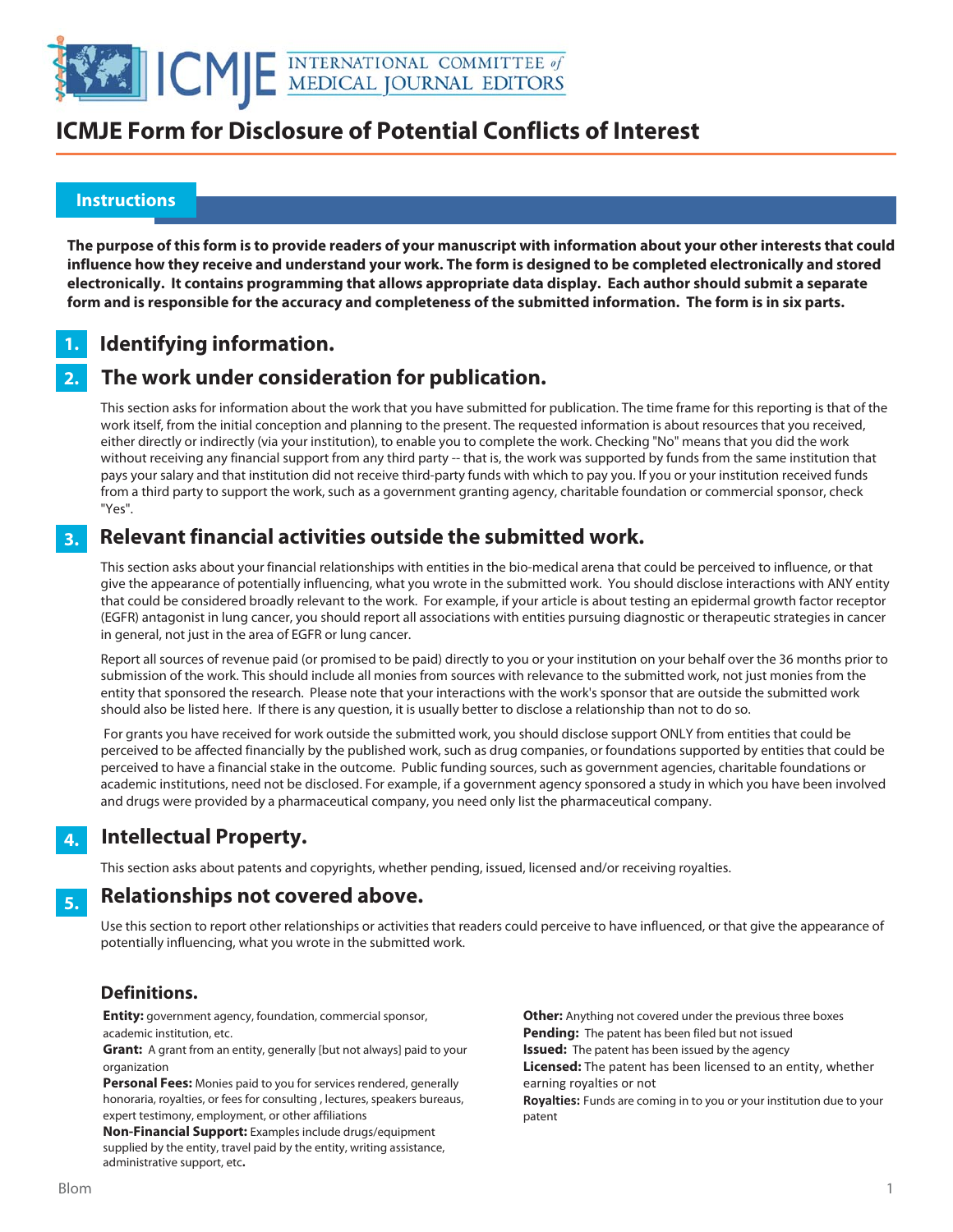

| <b>Section 1.</b>                    | <b>Identifying Information</b>       |             |                        |                                              |                            |  |  |
|--------------------------------------|--------------------------------------|-------------|------------------------|----------------------------------------------|----------------------------|--|--|
| 1. Given Name (First Name)<br>Ashley |                                      | <b>Blom</b> | 2. Surname (Last Name) |                                              | 3. Date<br>06-October-2015 |  |  |
|                                      | 4. Are you the corresponding author? | Yes         | √No                    | Corresponding Author's Name<br>Michael Wyatt |                            |  |  |
| 5. Manuscript Title                  |                                      |             |                        |                                              |                            |  |  |

The alpha-defensin immunoassay and leucocyte esterase colormetric strip test as diagnostic tests in periprosthetic infection: a systematic review and meta-analysis

6. Manuscript Identifying Number (if you know it)

### **The Work Under Consideration for Publication**

Did you or your institution **at any time** receive payment or services from a third party (government, commercial, private foundation, etc.) for any aspect of the submitted work (including but not limited to grants, data monitoring board, study design, manuscript preparation, statistical analysis, etc.)?

Are there any relevant conflicts of interest?  $\sqrt{\ }$  Yes  $\Box$  No

If yes, please fill out the appropriate information below. If you have more than one entity press the "ADD" button to add a row. Excess rows can be removed by pressing the "X" button.

| <b>Name of Institution/Company</b>    | Grant? | <b>Fees</b> : | Personal Non-Financial<br>Support <sup>3</sup> | Other <sup>:</sup> | <b>Comments</b>                                                                                                                                                                                                                                                                                                                                           |  |
|---------------------------------------|--------|---------------|------------------------------------------------|--------------------|-----------------------------------------------------------------------------------------------------------------------------------------------------------------------------------------------------------------------------------------------------------------------------------------------------------------------------------------------------------|--|
| National Institute of Health Research |        |               |                                                |                    | This article presents independent<br>research funded by the National<br>Institute for Health Research (NIHR)<br>under its Programme Grants for<br>Applied Research programme (RP-<br>PG-1210-12005). The views expressed<br>in this article are those of the authors<br>and not necessarily those of the NHS,<br>the NIHR or the Department of<br>Health. |  |

## **Relevant financial activities outside the submitted work. Section 3. Relevant financial activities outset**

Place a check in the appropriate boxes in the table to indicate whether you have financial relationships (regardless of amount of compensation) with entities as described in the instructions. Use one line for each entity; add as many lines as you need by clicking the "Add +" box. You should report relationships that were **present during the 36 months prior to publication**.

Are there any relevant conflicts of interest?  $\Box$  Yes  $\Box$  No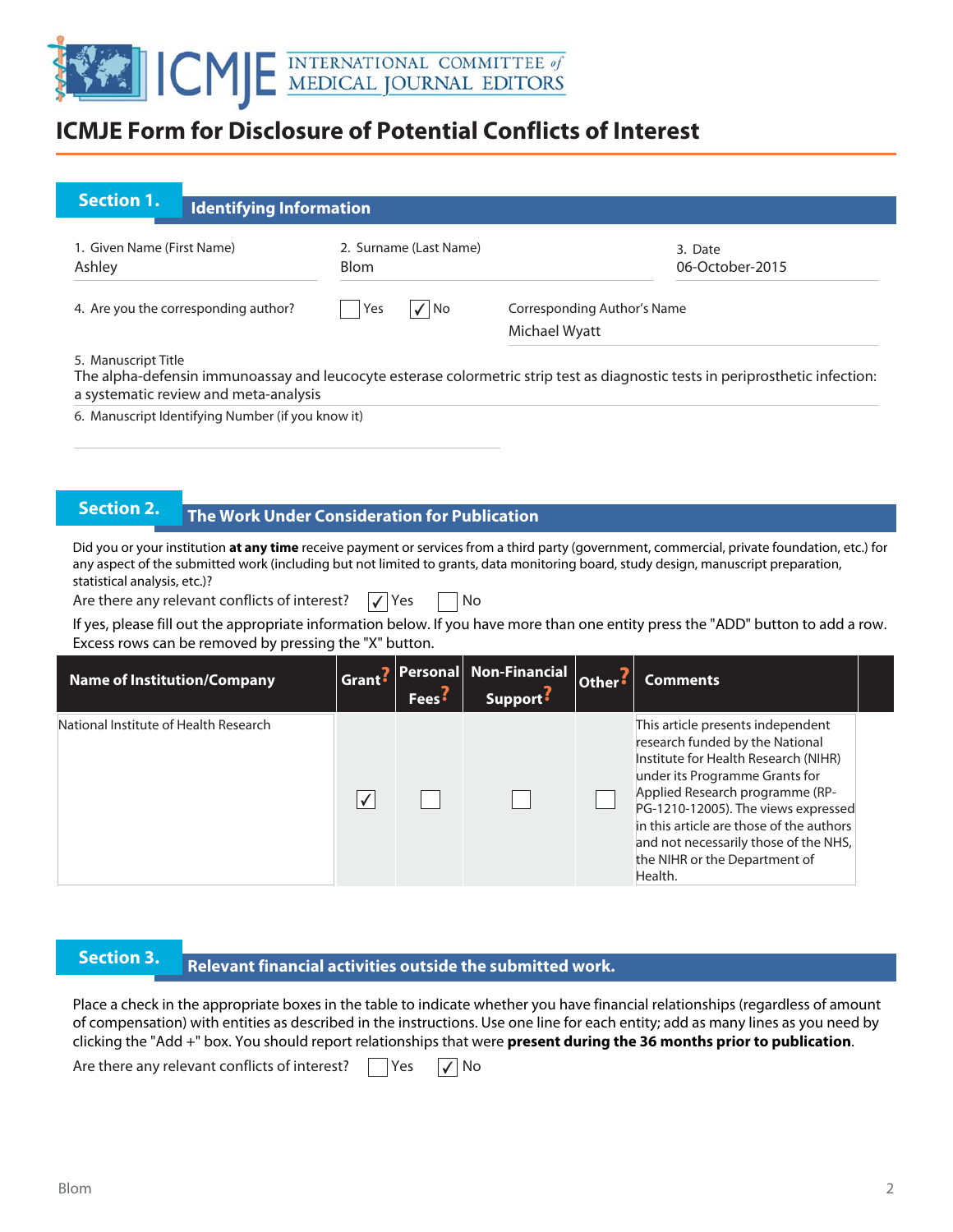

## **Intellectual Property -- Patents & Copyrights**

Do you have any patents, whether planned, pending or issued, broadly relevant to the work?  $\vert \ \vert$  Yes  $\vert \ \vert$  No

### **Section 5.** Relationships not covered above

Are there other relationships or activities that readers could perceive to have influenced, or that give the appearance of potentially influencing, what you wrote in the submitted work?

Yes, the following relationships/conditions/circumstances are present (explain below):

 $\sqrt{\frac{1}{\sqrt{\pi}}}$  No other relationships/conditions/circumstances that present a potential conflict of interest

At the time of manuscript acceptance, journals will ask authors to confirm and, if necessary, update their disclosure statements. On occasion, journals may ask authors to disclose further information about reported relationships.

### **Section 6. Disclosure Statement**

Based on the above disclosures, this form will automatically generate a disclosure statement, which will appear in the box below.

Dr. Blom reports grants from National Institute of Health Research, during the conduct of the study; .

### **Evaluation and Feedback**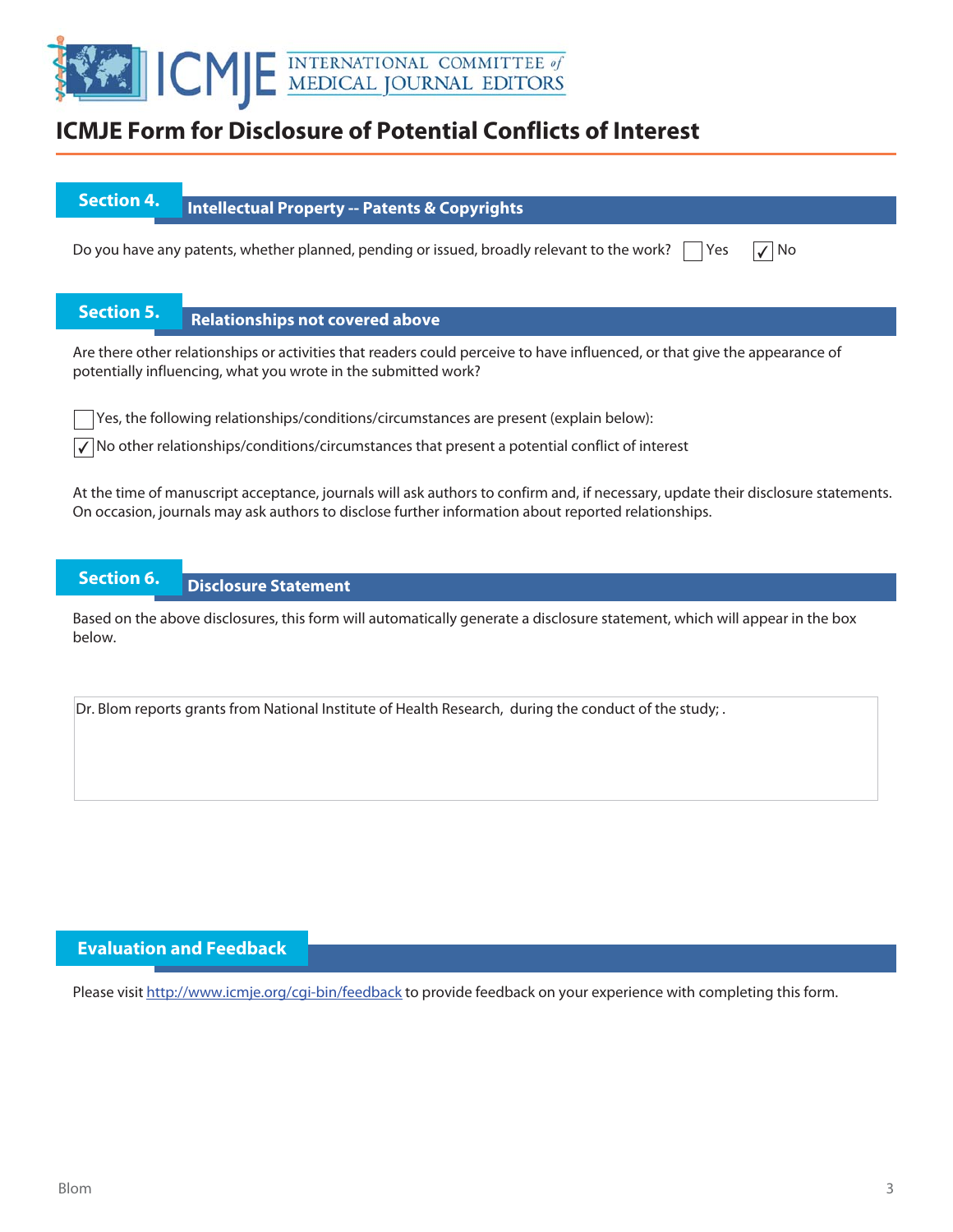

### **Instructions**

 

> **The purpose of this form is to provide readers of your manuscript with information about your other interests that could influence how they receive and understand your work. The form is designed to be completed electronically and stored electronically. It contains programming that allows appropriate data display. Each author should submit a separate form and is responsible for the accuracy and completeness of the submitted information. The form is in six parts.**

#### **Identifying information. 1.**

#### **The work under consideration for publication. 2.**

This section asks for information about the work that you have submitted for publication. The time frame for this reporting is that of the work itself, from the initial conception and planning to the present. The requested information is about resources that you received, either directly or indirectly (via your institution), to enable you to complete the work. Checking "No" means that you did the work without receiving any financial support from any third party -- that is, the work was supported by funds from the same institution that pays your salary and that institution did not receive third-party funds with which to pay you. If you or your institution received funds from a third party to support the work, such as a government granting agency, charitable foundation or commercial sponsor, check "Yes".

#### **Relevant financial activities outside the submitted work. 3.**

This section asks about your financial relationships with entities in the bio-medical arena that could be perceived to influence, or that give the appearance of potentially influencing, what you wrote in the submitted work. You should disclose interactions with ANY entity that could be considered broadly relevant to the work. For example, if your article is about testing an epidermal growth factor receptor (EGFR) antagonist in lung cancer, you should report all associations with entities pursuing diagnostic or therapeutic strategies in cancer in general, not just in the area of EGFR or lung cancer.

Report all sources of revenue paid (or promised to be paid) directly to you or your institution on your behalf over the 36 months prior to submission of the work. This should include all monies from sources with relevance to the submitted work, not just monies from the entity that sponsored the research. Please note that your interactions with the work's sponsor that are outside the submitted work should also be listed here. If there is any question, it is usually better to disclose a relationship than not to do so.

 For grants you have received for work outside the submitted work, you should disclose support ONLY from entities that could be perceived to be affected financially by the published work, such as drug companies, or foundations supported by entities that could be perceived to have a financial stake in the outcome. Public funding sources, such as government agencies, charitable foundations or academic institutions, need not be disclosed. For example, if a government agency sponsored a study in which you have been involved and drugs were provided by a pharmaceutical company, you need only list the pharmaceutical company.

#### **Intellectual Property. 4.**

This section asks about patents and copyrights, whether pending, issued, licensed and/or receiving royalties.

#### **Relationships not covered above. 5.**

Use this section to report other relationships or activities that readers could perceive to have influenced, or that give the appearance of potentially influencing, what you wrote in the submitted work.

### **Definitions.**

**Entity:** government agency, foundation, commercial sponsor, academic institution, etc.

**Grant:** A grant from an entity, generally [but not always] paid to your organization

**Personal Fees:** Monies paid to you for services rendered, generally honoraria, royalties, or fees for consulting , lectures, speakers bureaus, expert testimony, employment, or other affiliations

**Non-Financial Support:** Examples include drugs/equipment supplied by the entity, travel paid by the entity, writing assistance, administrative support, etc**.**

**Other:** Anything not covered under the previous three boxes **Pending:** The patent has been filed but not issued **Issued:** The patent has been issued by the agency **Licensed:** The patent has been licensed to an entity, whether earning royalties or not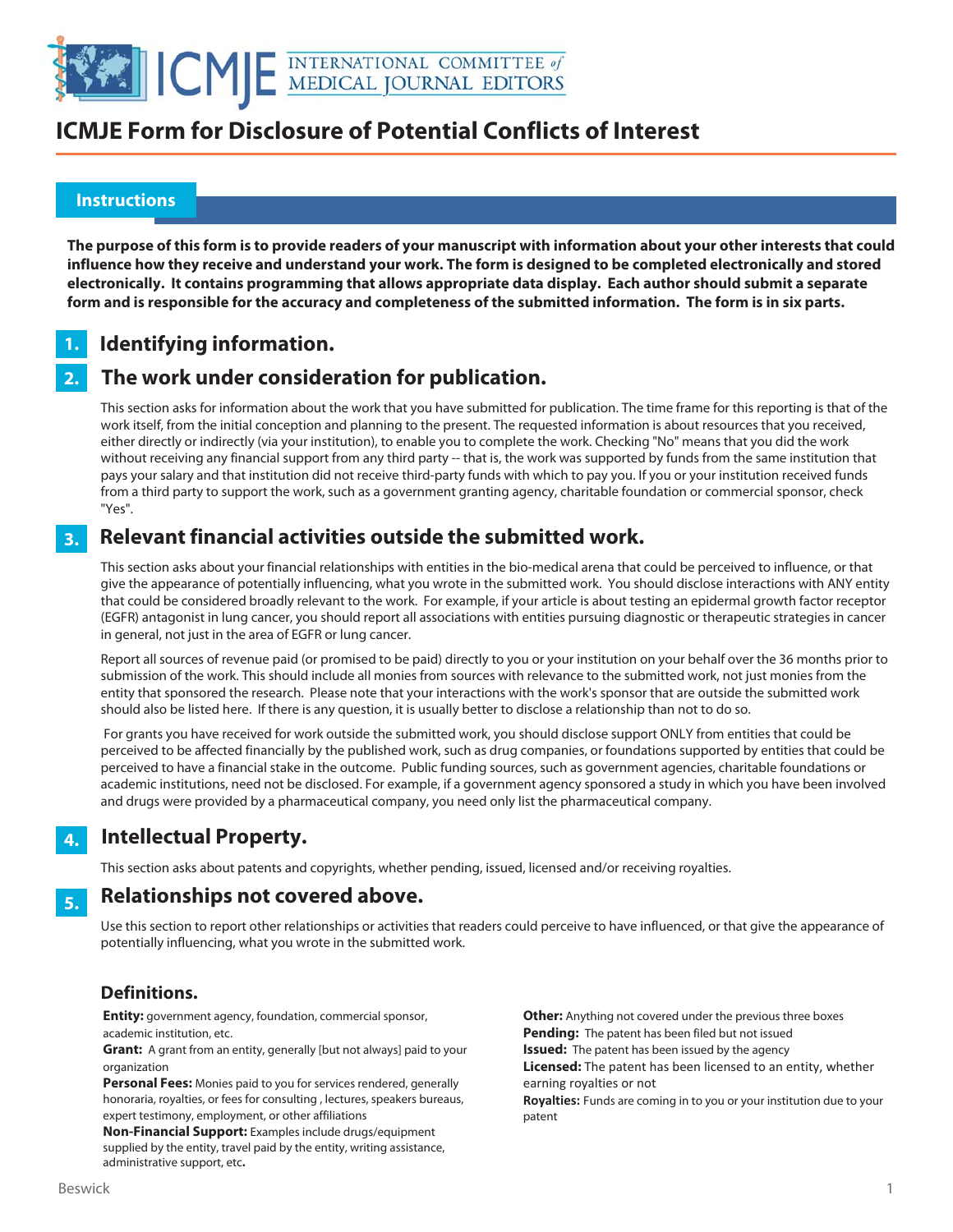

| <b>Section 1.</b><br><b>Identifying Information</b>            |                                          |                                                                                                                               |  |
|----------------------------------------------------------------|------------------------------------------|-------------------------------------------------------------------------------------------------------------------------------|--|
| 1. Given Name (First Name)<br>Andrew                           | 2. Surname (Last Name)<br><b>Beswick</b> | 3. Date<br>05-October-2015                                                                                                    |  |
| 4. Are you the corresponding author?<br>$\sqrt{ N_{0}}$<br>Yes |                                          | Corresponding Author's Name<br><b>MC Wyatt</b>                                                                                |  |
| 5. Manuscript Title<br>a systematic review and meta-analysis   |                                          | The alpha-defensin immunoassay and leucocyte esterase colormetric strip test as diagnostic tests in periprosthetic infection: |  |
| 6. Manuscript Identifying Number (if you know it)              |                                          |                                                                                                                               |  |

### **The Work Under Consideration for Publication**

Did you or your institution **at any time** receive payment or services from a third party (government, commercial, private foundation, etc.) for any aspect of the submitted work (including but not limited to grants, data monitoring board, study design, manuscript preparation, statistical analysis, etc.)?

Are there any relevant conflicts of interest?  $\Box$  Yes

|  | ۰.<br>× |  |
|--|---------|--|
|--|---------|--|

# **Rection 3.** Relevant financial activities outside the submitted work.

Place a check in the appropriate boxes in the table to indicate whether you have financial relationships (regardless of amount of compensation) with entities as described in the instructions. Use one line for each entity; add as many lines as you need by clicking the "Add +" box. You should report relationships that were **present during the 36 months prior to publication**.

Are there any relevant conflicts of interest?  $\Box$  Yes  $\Box$  No

# **Intellectual Property -- Patents & Copyrights**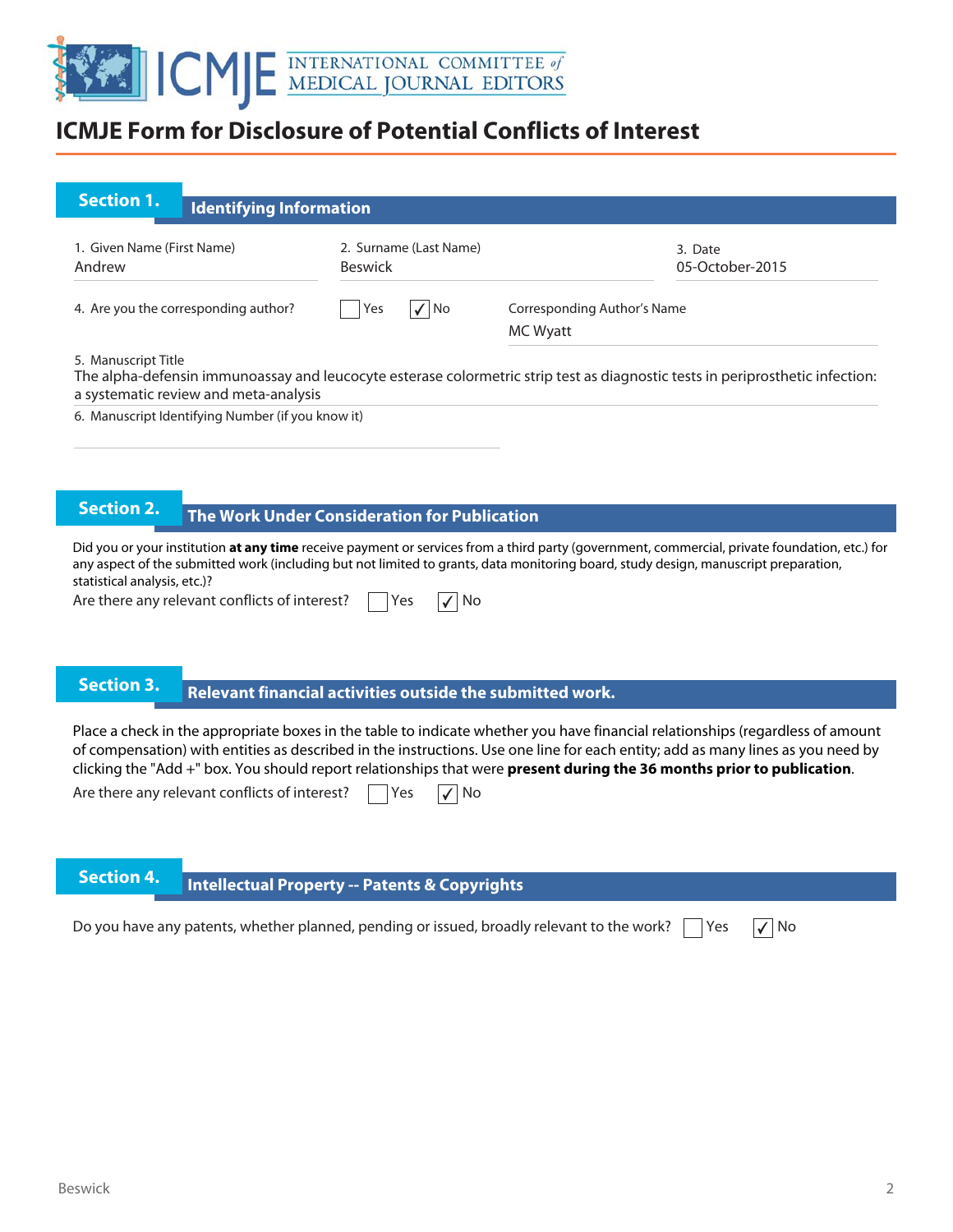

### **Section 5.** Relationships not covered above

Are there other relationships or activities that readers could perceive to have influenced, or that give the appearance of potentially influencing, what you wrote in the submitted work?

Yes, the following relationships/conditions/circumstances are present (explain below):

 $\sqrt{\ }$  No other relationships/conditions/circumstances that present a potential conflict of interest

At the time of manuscript acceptance, journals will ask authors to confirm and, if necessary, update their disclosure statements. On occasion, journals may ask authors to disclose further information about reported relationships.

### **Section 6. Disclosure Statement**

Based on the above disclosures, this form will automatically generate a disclosure statement, which will appear in the box below.

Mr. Beswick has nothing to disclose.

### **Evaluation and Feedback**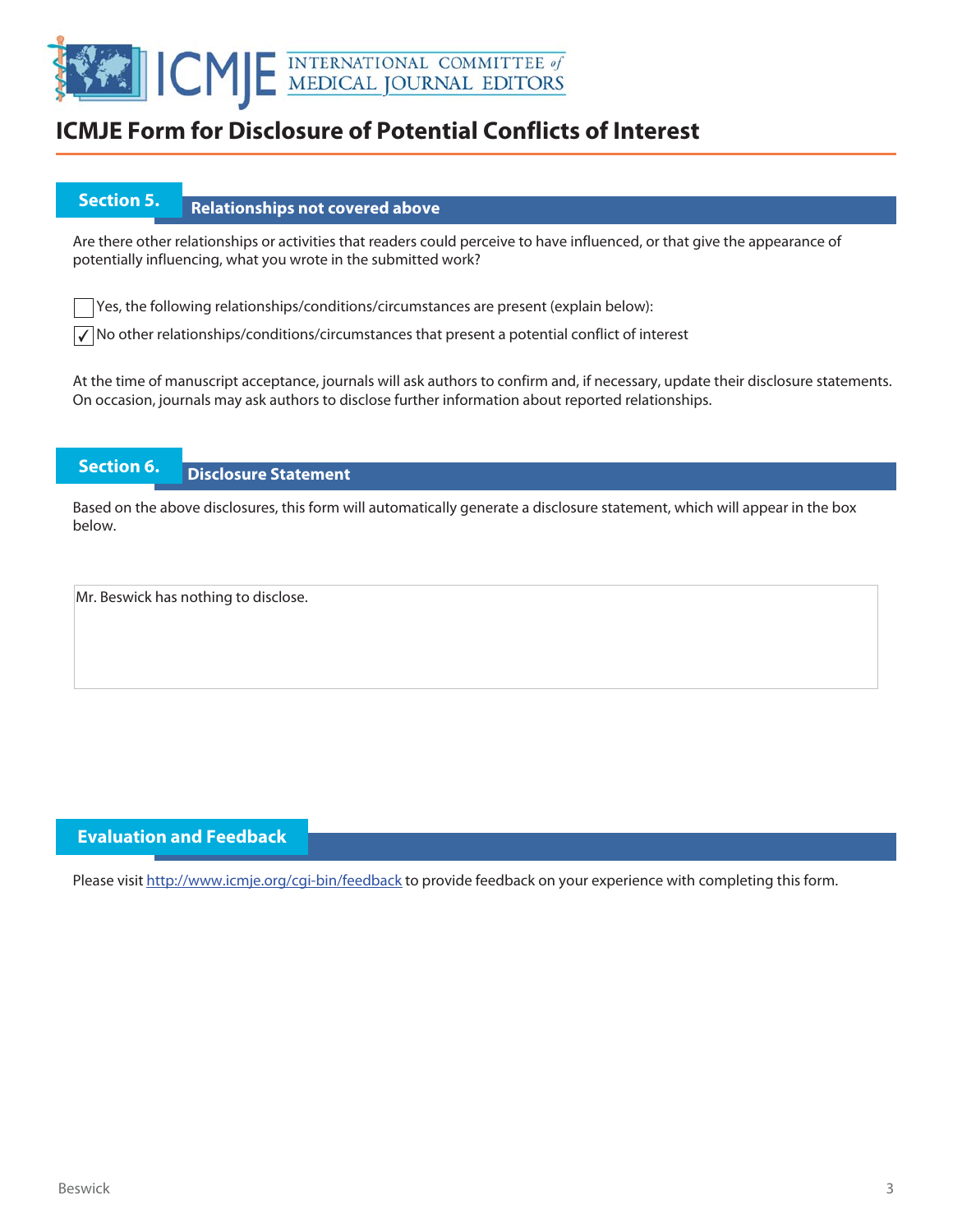

### **Instructions**

 

> **The purpose of this form is to provide readers of your manuscript with information about your other interests that could influence how they receive and understand your work. The form is designed to be completed electronically and stored electronically. It contains programming that allows appropriate data display. Each author should submit a separate form and is responsible for the accuracy and completeness of the submitted information. The form is in six parts.**

#### **Identifying information. 1.**

#### **The work under consideration for publication. 2.**

This section asks for information about the work that you have submitted for publication. The time frame for this reporting is that of the work itself, from the initial conception and planning to the present. The requested information is about resources that you received, either directly or indirectly (via your institution), to enable you to complete the work. Checking "No" means that you did the work without receiving any financial support from any third party -- that is, the work was supported by funds from the same institution that pays your salary and that institution did not receive third-party funds with which to pay you. If you or your institution received funds from a third party to support the work, such as a government granting agency, charitable foundation or commercial sponsor, check "Yes".

#### **Relevant financial activities outside the submitted work. 3.**

This section asks about your financial relationships with entities in the bio-medical arena that could be perceived to influence, or that give the appearance of potentially influencing, what you wrote in the submitted work. You should disclose interactions with ANY entity that could be considered broadly relevant to the work. For example, if your article is about testing an epidermal growth factor receptor (EGFR) antagonist in lung cancer, you should report all associations with entities pursuing diagnostic or therapeutic strategies in cancer in general, not just in the area of EGFR or lung cancer.

Report all sources of revenue paid (or promised to be paid) directly to you or your institution on your behalf over the 36 months prior to submission of the work. This should include all monies from sources with relevance to the submitted work, not just monies from the entity that sponsored the research. Please note that your interactions with the work's sponsor that are outside the submitted work should also be listed here. If there is any question, it is usually better to disclose a relationship than not to do so.

 For grants you have received for work outside the submitted work, you should disclose support ONLY from entities that could be perceived to be affected financially by the published work, such as drug companies, or foundations supported by entities that could be perceived to have a financial stake in the outcome. Public funding sources, such as government agencies, charitable foundations or academic institutions, need not be disclosed. For example, if a government agency sponsored a study in which you have been involved and drugs were provided by a pharmaceutical company, you need only list the pharmaceutical company.

#### **Intellectual Property. 4.**

This section asks about patents and copyrights, whether pending, issued, licensed and/or receiving royalties.

#### **Relationships not covered above. 5.**

Use this section to report other relationships or activities that readers could perceive to have influenced, or that give the appearance of potentially influencing, what you wrote in the submitted work.

### **Definitions.**

**Entity:** government agency, foundation, commercial sponsor, academic institution, etc.

**Grant:** A grant from an entity, generally [but not always] paid to your organization

**Personal Fees:** Monies paid to you for services rendered, generally honoraria, royalties, or fees for consulting , lectures, speakers bureaus, expert testimony, employment, or other affiliations

**Non-Financial Support:** Examples include drugs/equipment supplied by the entity, travel paid by the entity, writing assistance, administrative support, etc**.**

**Other:** Anything not covered under the previous three boxes **Pending:** The patent has been filed but not issued **Issued:** The patent has been issued by the agency **Licensed:** The patent has been licensed to an entity, whether earning royalties or not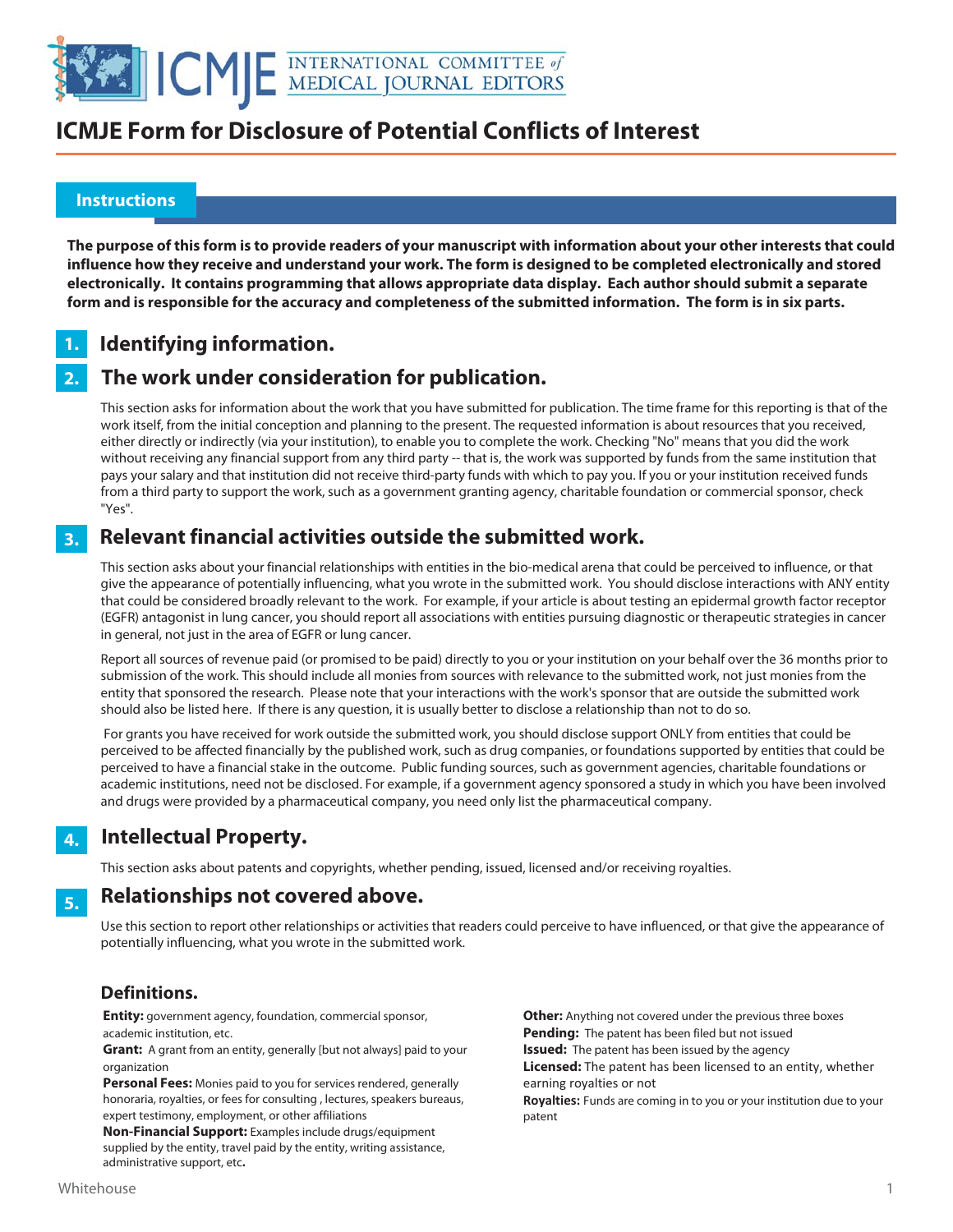

| <b>Section 1.</b>                     | <b>Identifying Information</b>       |            |                        |                                              |                            |  |  |
|---------------------------------------|--------------------------------------|------------|------------------------|----------------------------------------------|----------------------------|--|--|
| 1. Given Name (First Name)<br>Michael |                                      | Whitehouse | 2. Surname (Last Name) |                                              | 3. Date<br>01-October-2015 |  |  |
|                                       | 4. Are you the corresponding author? | Yes        | $\sqrt{ N_{0}}$        | Corresponding Author's Name<br>Michael Wyatt |                            |  |  |
| 5. Manuscript Title                   |                                      |            |                        |                                              |                            |  |  |

The alpha-defensin immunoassay and leucocyte esterase colormetric strip test as diagnostic tests in periprosthetic infection: a systematic review and meta-analysis

6. Manuscript Identifying Number (if you know it)

### **The Work Under Consideration for Publication**

Did you or your institution **at any time** receive payment or services from a third party (government, commercial, private foundation, etc.) for any aspect of the submitted work (including but not limited to grants, data monitoring board, study design, manuscript preparation, statistical analysis, etc.)?

Are there any relevant conflicts of interest?  $\sqrt{\ }$  Yes  $\Box$  No

If yes, please fill out the appropriate information below. If you have more than one entity press the "ADD" button to add a row. Excess rows can be removed by pressing the "X" button.

| <b>Name of Institution/Company</b>    | Grant? | Fees • | $\left\vert \mathsf{Personal}\right\vert$ Non-Financial $\left\vert \right\rangle$<br>Support <sup>5</sup> | Other <sup>:</sup> | <b>Comments</b>                                                                                                                                                                                                                                                                                                                                           |  |
|---------------------------------------|--------|--------|------------------------------------------------------------------------------------------------------------|--------------------|-----------------------------------------------------------------------------------------------------------------------------------------------------------------------------------------------------------------------------------------------------------------------------------------------------------------------------------------------------------|--|
| National Institute of Health Research |        |        |                                                                                                            |                    | This article presents independent<br>research funded by the National<br>Institute for Health Research (NIHR)<br>under its Programme Grants for<br>Applied Research programme (RP-<br>PG-1210-12005). The views expressed<br>in this article are those of the authors<br>and not necessarily those of the NHS,<br>the NIHR or the Department of<br>Health. |  |

## **Relevant financial activities outside the submitted work. Section 3. Relevant financial activities outset**

Place a check in the appropriate boxes in the table to indicate whether you have financial relationships (regardless of amount of compensation) with entities as described in the instructions. Use one line for each entity; add as many lines as you need by clicking the "Add +" box. You should report relationships that were **present during the 36 months prior to publication**.

Are there any relevant conflicts of interest?  $\sqrt{\phantom{a}}\sqrt{\phantom{a}}$  Yes  $\Box$  No

If yes, please fill out the appropriate information below.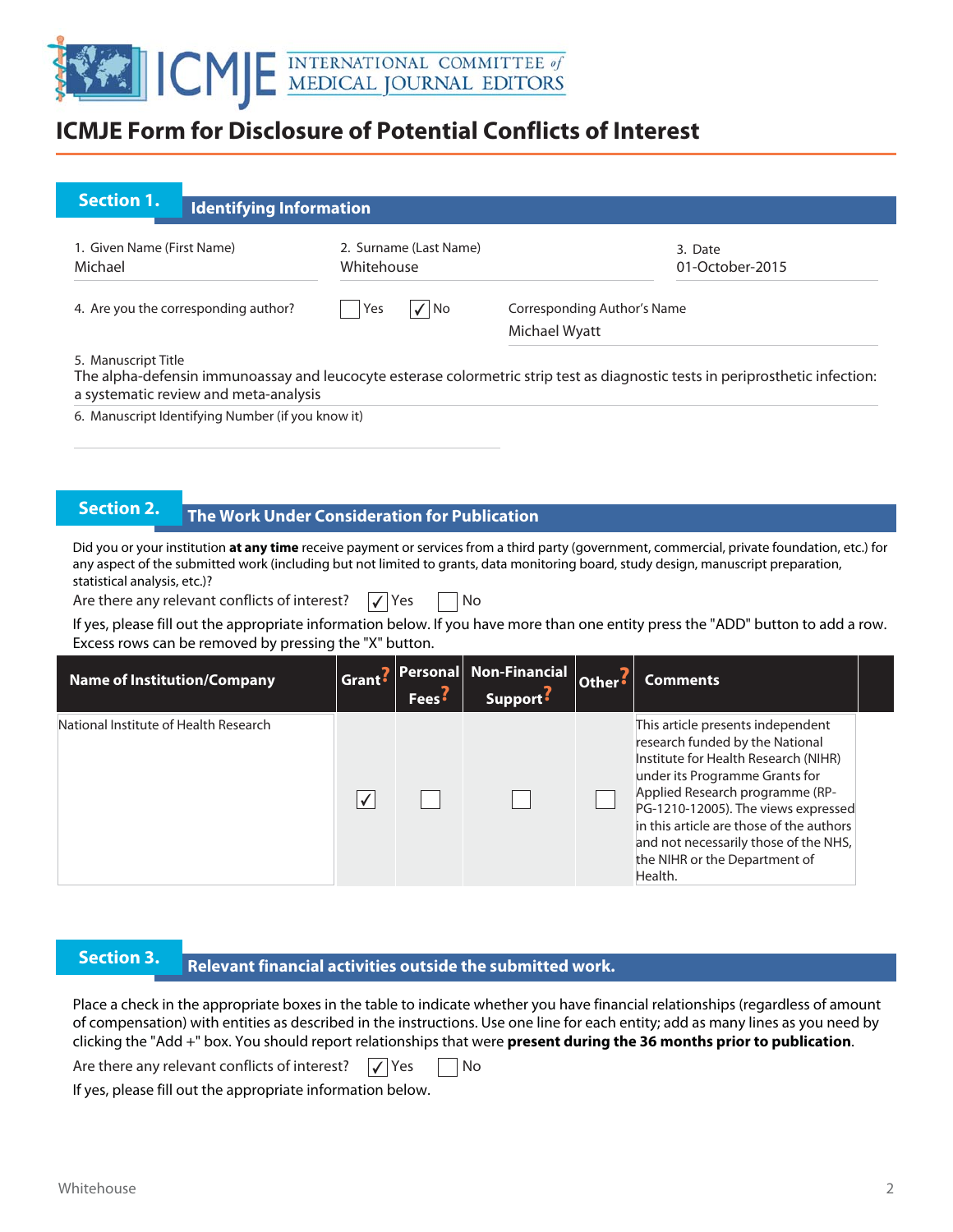

| <b>Name of Entity</b>                  | <b>Fees</b> | Grant? Personal Non-Financial<br>Support : | $ $ Other $\stackrel{\bullet}{\cdot}$ | <b>Comments</b>                                                                                                                                                                                      |
|----------------------------------------|-------------|--------------------------------------------|---------------------------------------|------------------------------------------------------------------------------------------------------------------------------------------------------------------------------------------------------|
| <b>British Orthopaedic Association</b> |             |                                            |                                       | I received a travelling fellow grant<br>administered by the Briitish<br>Orthopaedic Association and funded<br>by Zimmer to support a clinical<br>fellowship during the period July<br>2012-July 2013 |

### **Intellectual Property -- Patents & Copyrights**

Do you have any patents, whether planned, pending or issued, broadly relevant to the work?  $\Box$  Yes  $\Box$  No

## **Section 5.** Relationships not covered above

Are there other relationships or activities that readers could perceive to have influenced, or that give the appearance of potentially influencing, what you wrote in the submitted work?

Yes, the following relationships/conditions/circumstances are present (explain below):

 $\sqrt{\sqrt{N}}$  No other relationships/conditions/circumstances that present a potential conflict of interest

At the time of manuscript acceptance, journals will ask authors to confirm and, if necessary, update their disclosure statements. On occasion, journals may ask authors to disclose further information about reported relationships.

### **Section 6. Disclosure Statement**

Based on the above disclosures, this form will automatically generate a disclosure statement, which will appear in the box below.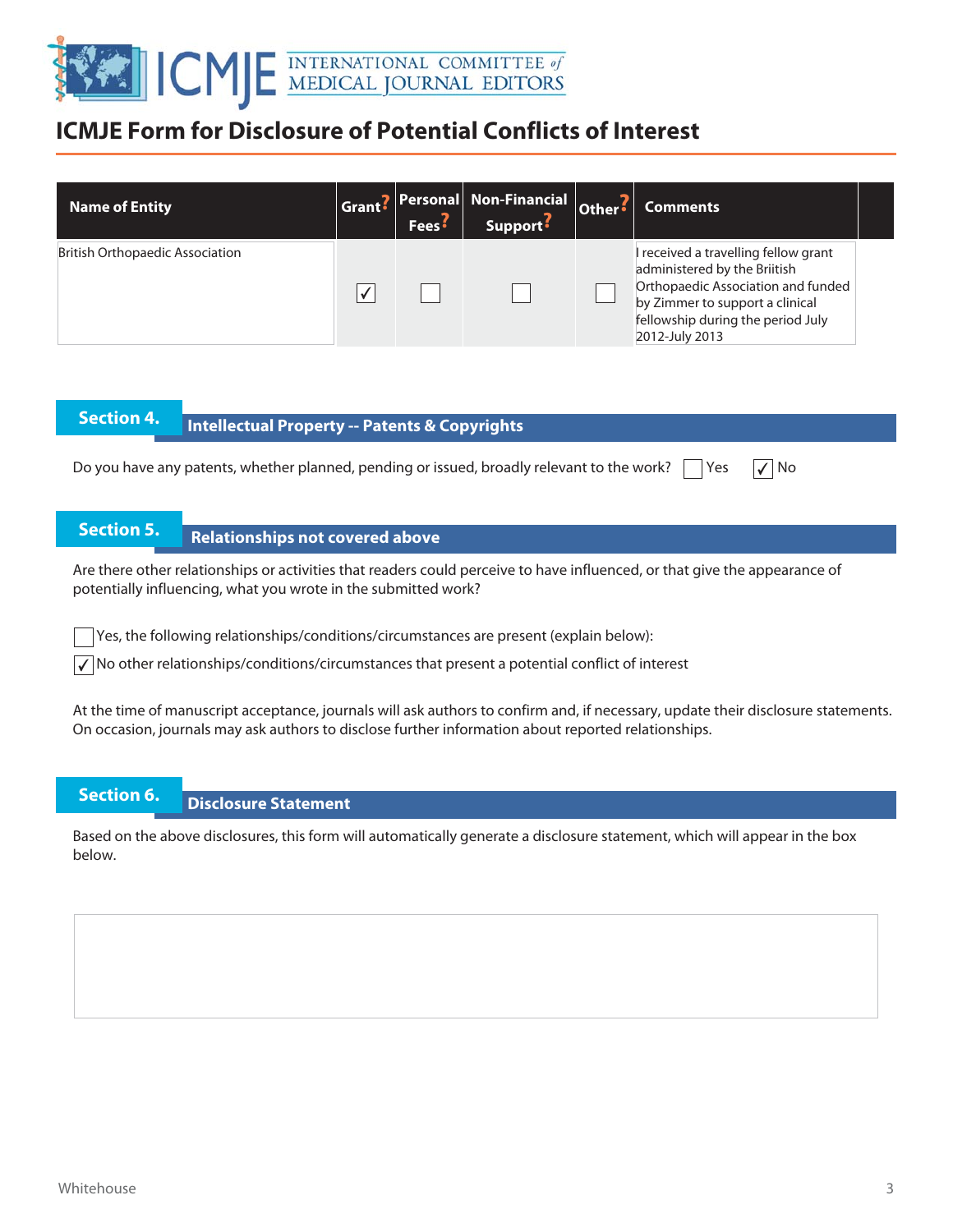

**Evaluation and Feedback**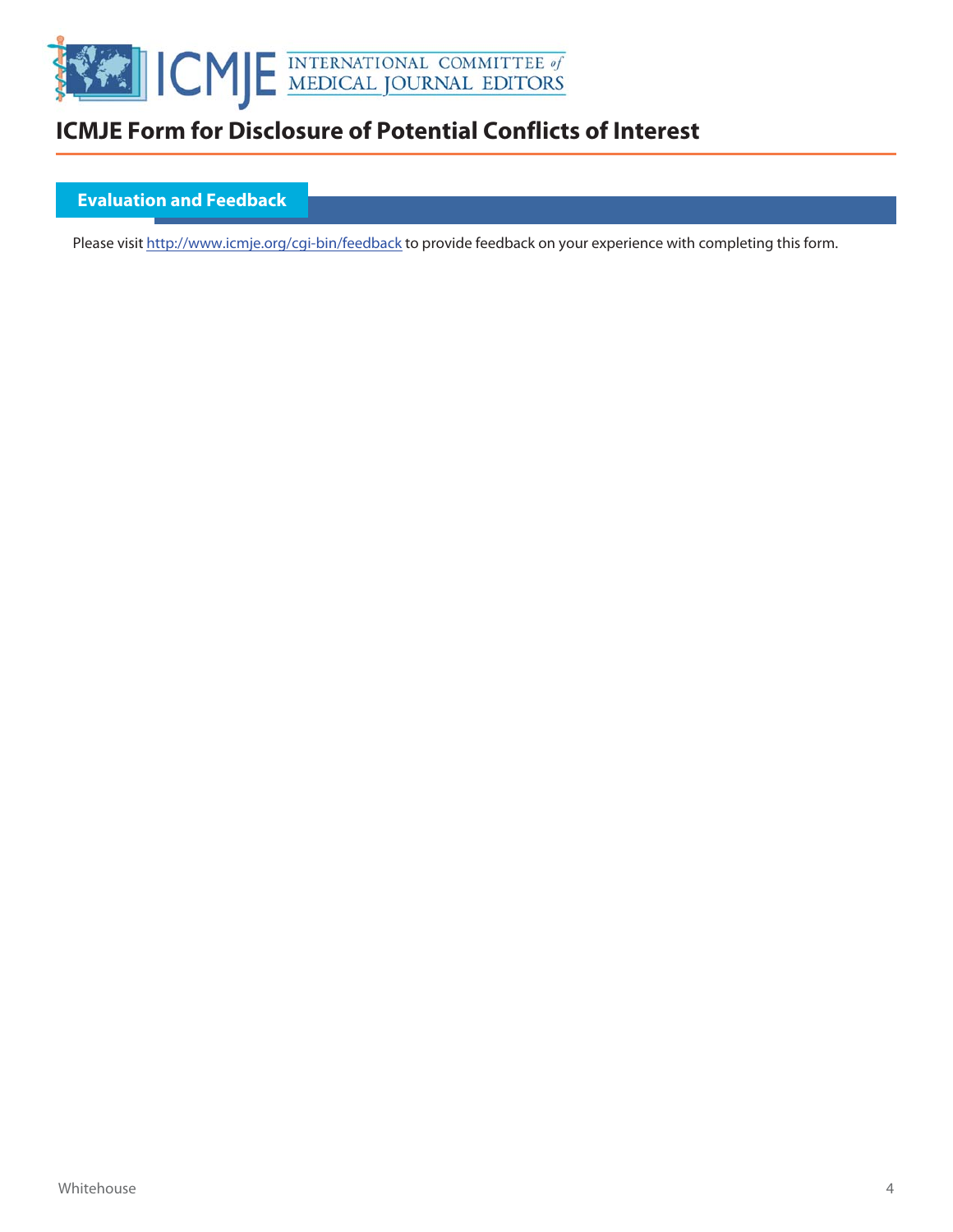

### **Instructions**

 

> **The purpose of this form is to provide readers of your manuscript with information about your other interests that could influence how they receive and understand your work. The form is designed to be completed electronically and stored electronically. It contains programming that allows appropriate data display. Each author should submit a separate form and is responsible for the accuracy and completeness of the submitted information. The form is in six parts.**

#### **Identifying information. 1.**

#### **The work under consideration for publication. 2.**

This section asks for information about the work that you have submitted for publication. The time frame for this reporting is that of the work itself, from the initial conception and planning to the present. The requested information is about resources that you received, either directly or indirectly (via your institution), to enable you to complete the work. Checking "No" means that you did the work without receiving any financial support from any third party -- that is, the work was supported by funds from the same institution that pays your salary and that institution did not receive third-party funds with which to pay you. If you or your institution received funds from a third party to support the work, such as a government granting agency, charitable foundation or commercial sponsor, check "Yes".

#### **Relevant financial activities outside the submitted work. 3.**

This section asks about your financial relationships with entities in the bio-medical arena that could be perceived to influence, or that give the appearance of potentially influencing, what you wrote in the submitted work. You should disclose interactions with ANY entity that could be considered broadly relevant to the work. For example, if your article is about testing an epidermal growth factor receptor (EGFR) antagonist in lung cancer, you should report all associations with entities pursuing diagnostic or therapeutic strategies in cancer in general, not just in the area of EGFR or lung cancer.

Report all sources of revenue paid (or promised to be paid) directly to you or your institution on your behalf over the 36 months prior to submission of the work. This should include all monies from sources with relevance to the submitted work, not just monies from the entity that sponsored the research. Please note that your interactions with the work's sponsor that are outside the submitted work should also be listed here. If there is any question, it is usually better to disclose a relationship than not to do so.

 For grants you have received for work outside the submitted work, you should disclose support ONLY from entities that could be perceived to be affected financially by the published work, such as drug companies, or foundations supported by entities that could be perceived to have a financial stake in the outcome. Public funding sources, such as government agencies, charitable foundations or academic institutions, need not be disclosed. For example, if a government agency sponsored a study in which you have been involved and drugs were provided by a pharmaceutical company, you need only list the pharmaceutical company.

#### **Intellectual Property. 4.**

This section asks about patents and copyrights, whether pending, issued, licensed and/or receiving royalties.

#### **Relationships not covered above. 5.**

Use this section to report other relationships or activities that readers could perceive to have influenced, or that give the appearance of potentially influencing, what you wrote in the submitted work.

### **Definitions.**

**Entity:** government agency, foundation, commercial sponsor, academic institution, etc.

**Grant:** A grant from an entity, generally [but not always] paid to your organization

**Personal Fees:** Monies paid to you for services rendered, generally honoraria, royalties, or fees for consulting , lectures, speakers bureaus, expert testimony, employment, or other affiliations

**Non-Financial Support:** Examples include drugs/equipment supplied by the entity, travel paid by the entity, writing assistance, administrative support, etc**.**

**Other:** Anything not covered under the previous three boxes **Pending:** The patent has been filed but not issued **Issued:** The patent has been issued by the agency **Licensed:** The patent has been licensed to an entity, whether earning royalties or not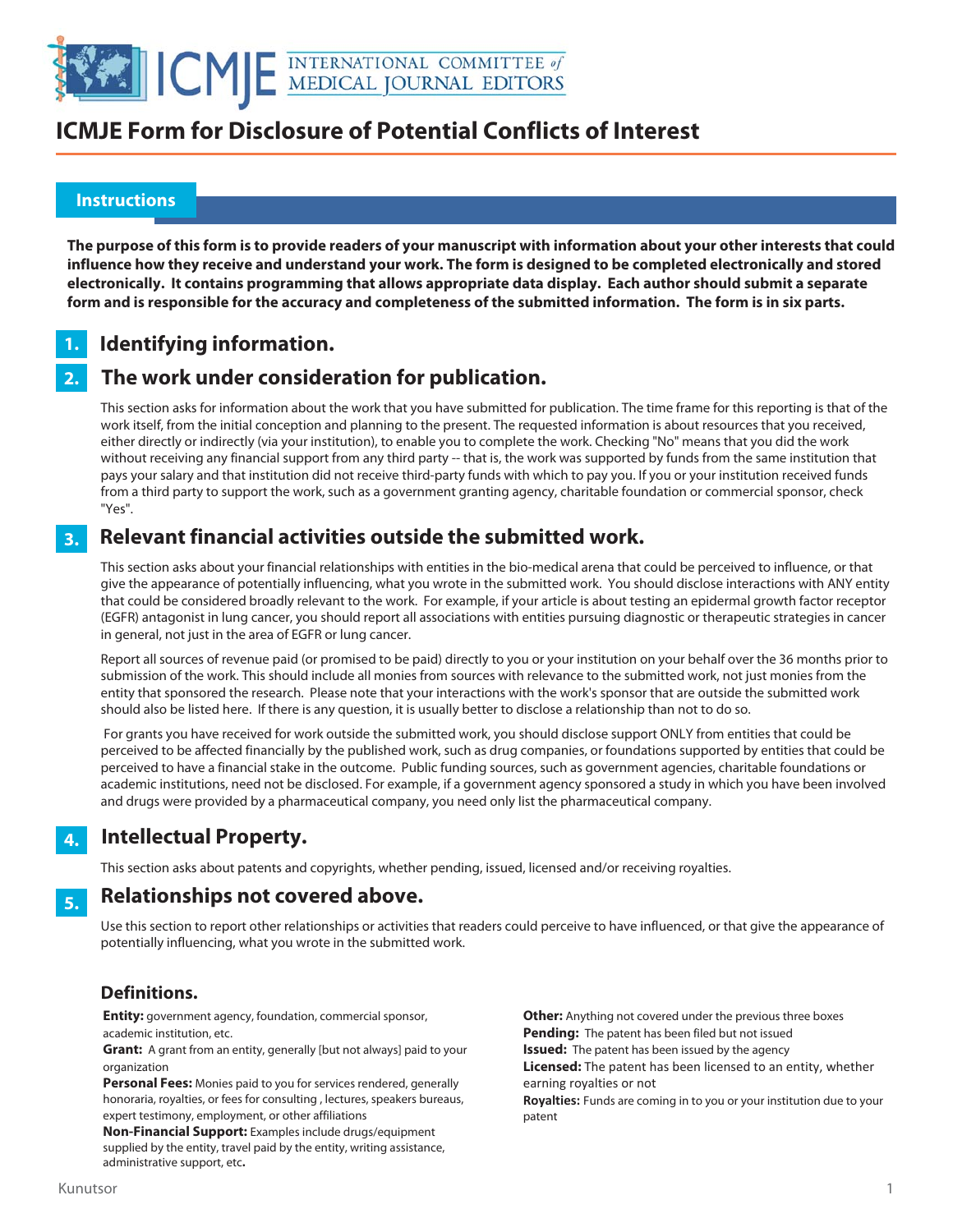

| <b>Section 1.</b>                                            | <b>Identifying Information</b>     |                                                                                                                               |
|--------------------------------------------------------------|------------------------------------|-------------------------------------------------------------------------------------------------------------------------------|
| 1. Given Name (First Name)<br>Setor                          | 2. Surname (Last Name)<br>Kunutsor | 3. Date<br>06-October-2015                                                                                                    |
| 4. Are you the corresponding author?                         | Yes<br>$\sqrt{ N_{0}}$             | Corresponding Author's Name<br>Michael Wyatt                                                                                  |
| 5. Manuscript Title<br>a systematic review and meta-analysis |                                    | The alpha-defensin immunoassay and leucocyte esterase colormetric strip test as diagnostic tests in periprosthetic infection: |
| 6. Manuscript Identifying Number (if you know it)            |                                    |                                                                                                                               |

## **The Work Under Consideration for Publication**

Did you or your institution **at any time** receive payment or services from a third party (government, commercial, private foundation, etc.) for any aspect of the submitted work (including but not limited to grants, data monitoring board, study design, manuscript preparation, statistical analysis, etc.)?

Are there any relevant conflicts of interest?  $\Box$  Yes

|  | ۰.<br>× |
|--|---------|
|--|---------|

# **Relevant financial activities outside the submitted work. Section 3. Relevant financial activities outset**

Place a check in the appropriate boxes in the table to indicate whether you have financial relationships (regardless of amount of compensation) with entities as described in the instructions. Use one line for each entity; add as many lines as you need by clicking the "Add +" box. You should report relationships that were **present during the 36 months prior to publication**.

Are there any relevant conflicts of interest?  $\Box$  Yes  $\Box$  No

## **Intellectual Property -- Patents & Copyrights**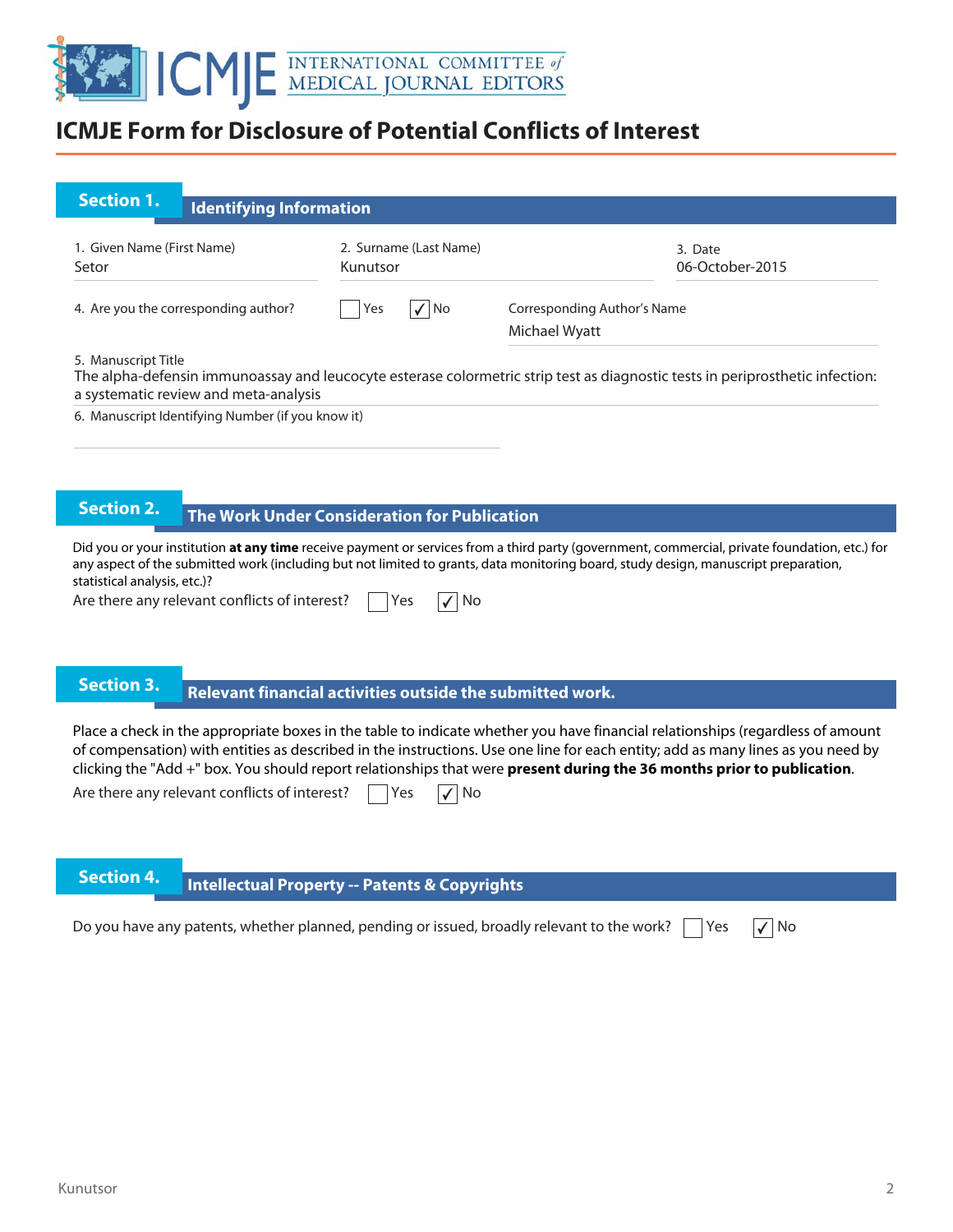

### **Section 5.** Relationships not covered above

Are there other relationships or activities that readers could perceive to have influenced, or that give the appearance of potentially influencing, what you wrote in the submitted work?

Yes, the following relationships/conditions/circumstances are present (explain below):

 $\sqrt{\ }$  No other relationships/conditions/circumstances that present a potential conflict of interest

At the time of manuscript acceptance, journals will ask authors to confirm and, if necessary, update their disclosure statements. On occasion, journals may ask authors to disclose further information about reported relationships.

### **Section 6. Disclosure Statement**

Based on the above disclosures, this form will automatically generate a disclosure statement, which will appear in the box below.

Dr. Kunutsor has nothing to disclose.

### **Evaluation and Feedback**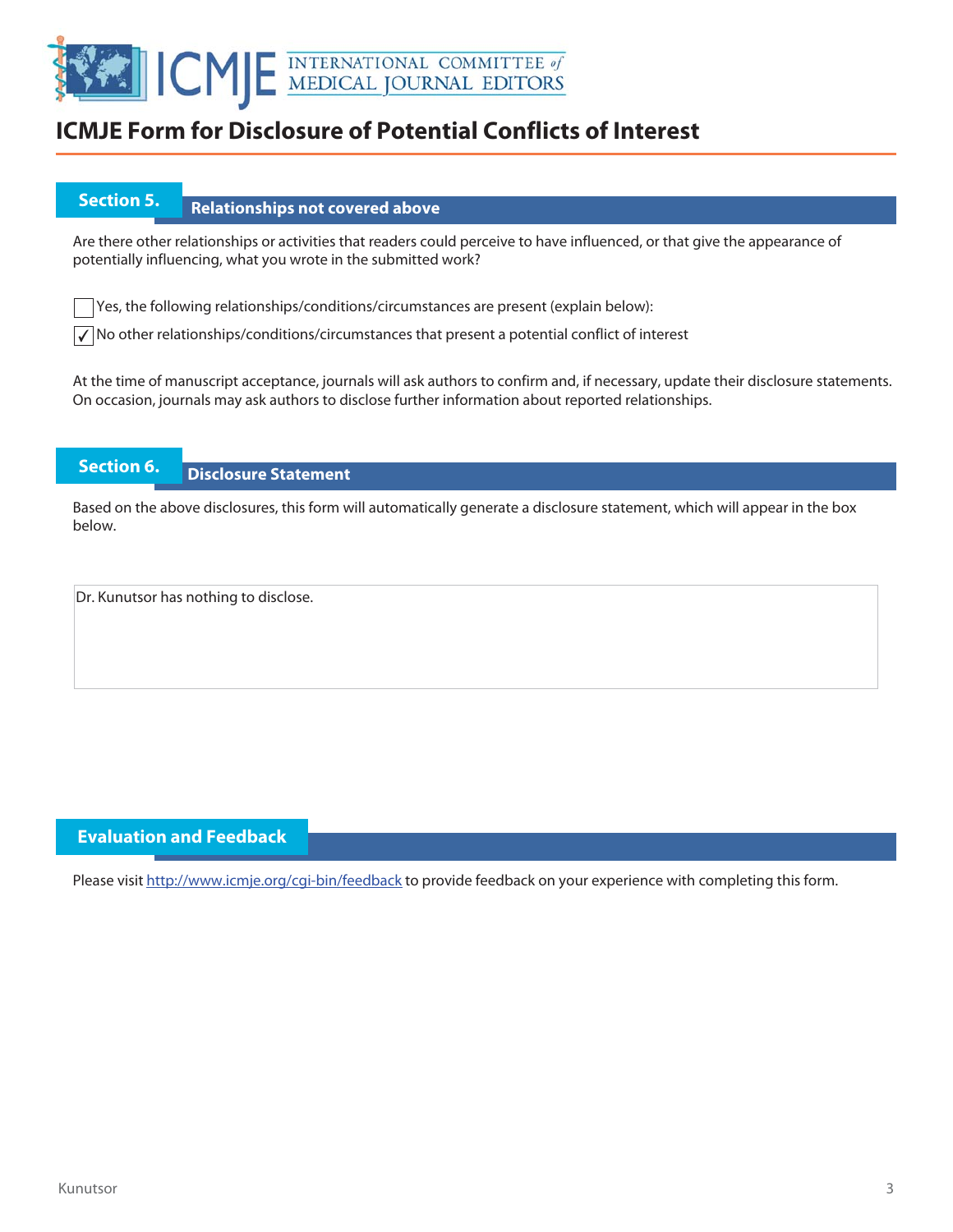

### **Instructions**

 

> **The purpose of this form is to provide readers of your manuscript with information about your other interests that could influence how they receive and understand your work. The form is designed to be completed electronically and stored electronically. It contains programming that allows appropriate data display. Each author should submit a separate form and is responsible for the accuracy and completeness of the submitted information. The form is in six parts.**

#### **Identifying information. 1.**

#### **The work under consideration for publication. 2.**

This section asks for information about the work that you have submitted for publication. The time frame for this reporting is that of the work itself, from the initial conception and planning to the present. The requested information is about resources that you received, either directly or indirectly (via your institution), to enable you to complete the work. Checking "No" means that you did the work without receiving any financial support from any third party -- that is, the work was supported by funds from the same institution that pays your salary and that institution did not receive third-party funds with which to pay you. If you or your institution received funds from a third party to support the work, such as a government granting agency, charitable foundation or commercial sponsor, check "Yes".

#### **Relevant financial activities outside the submitted work. 3.**

This section asks about your financial relationships with entities in the bio-medical arena that could be perceived to influence, or that give the appearance of potentially influencing, what you wrote in the submitted work. You should disclose interactions with ANY entity that could be considered broadly relevant to the work. For example, if your article is about testing an epidermal growth factor receptor (EGFR) antagonist in lung cancer, you should report all associations with entities pursuing diagnostic or therapeutic strategies in cancer in general, not just in the area of EGFR or lung cancer.

Report all sources of revenue paid (or promised to be paid) directly to you or your institution on your behalf over the 36 months prior to submission of the work. This should include all monies from sources with relevance to the submitted work, not just monies from the entity that sponsored the research. Please note that your interactions with the work's sponsor that are outside the submitted work should also be listed here. If there is any question, it is usually better to disclose a relationship than not to do so.

 For grants you have received for work outside the submitted work, you should disclose support ONLY from entities that could be perceived to be affected financially by the published work, such as drug companies, or foundations supported by entities that could be perceived to have a financial stake in the outcome. Public funding sources, such as government agencies, charitable foundations or academic institutions, need not be disclosed. For example, if a government agency sponsored a study in which you have been involved and drugs were provided by a pharmaceutical company, you need only list the pharmaceutical company.

#### **Intellectual Property. 4.**

This section asks about patents and copyrights, whether pending, issued, licensed and/or receiving royalties.

#### **Relationships not covered above. 5.**

Use this section to report other relationships or activities that readers could perceive to have influenced, or that give the appearance of potentially influencing, what you wrote in the submitted work.

### **Definitions.**

**Entity:** government agency, foundation, commercial sponsor, academic institution, etc.

**Grant:** A grant from an entity, generally [but not always] paid to your organization

**Personal Fees:** Monies paid to you for services rendered, generally honoraria, royalties, or fees for consulting , lectures, speakers bureaus, expert testimony, employment, or other affiliations

**Non-Financial Support:** Examples include drugs/equipment supplied by the entity, travel paid by the entity, writing assistance, administrative support, etc**.**

**Other:** Anything not covered under the previous three boxes **Pending:** The patent has been filed but not issued **Issued:** The patent has been issued by the agency **Licensed:** The patent has been licensed to an entity, whether earning royalties or not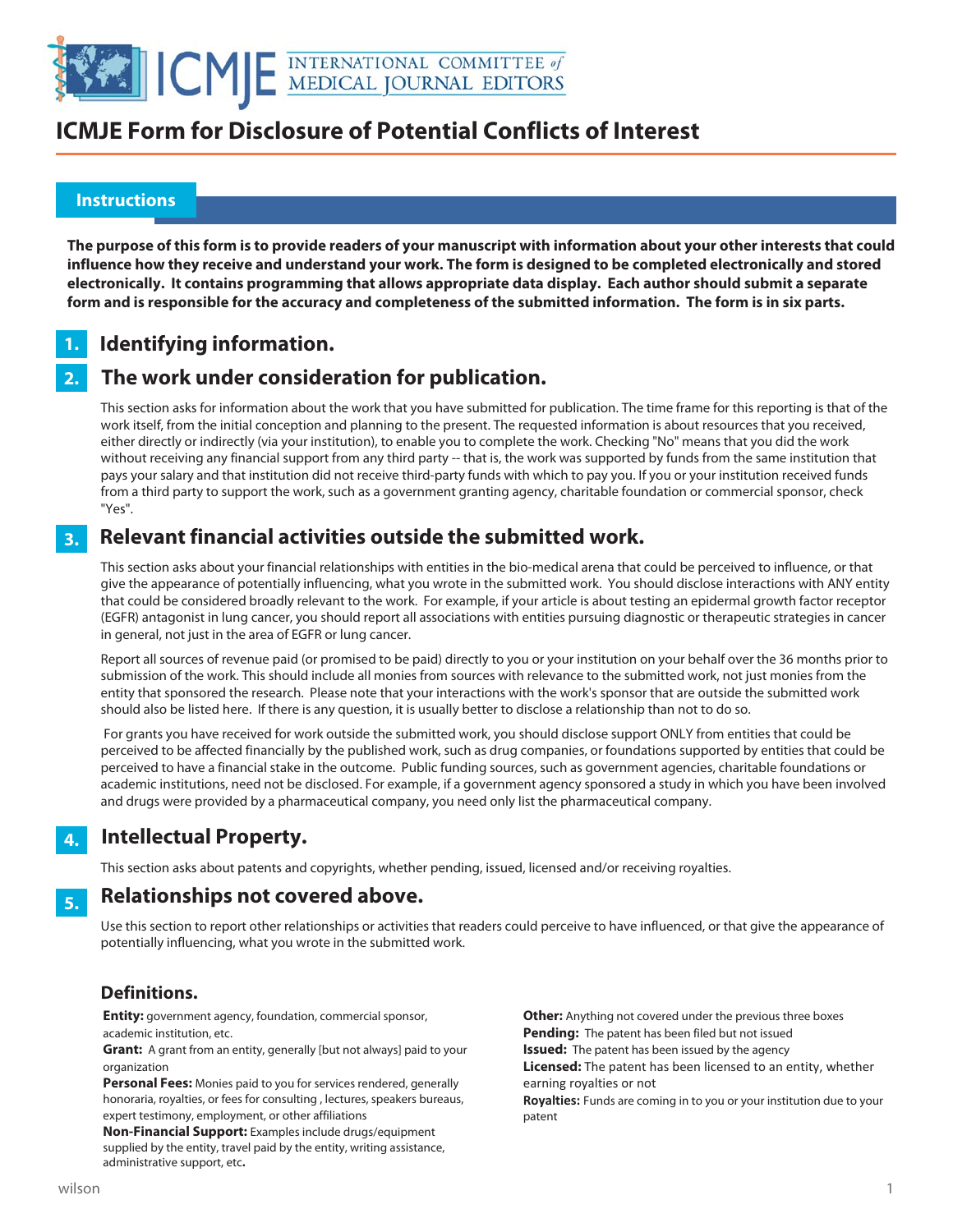

| <b>Section 1.</b>                     | <b>Identifying Information</b>       |        |                        |                             |                                                                                                                               |
|---------------------------------------|--------------------------------------|--------|------------------------|-----------------------------|-------------------------------------------------------------------------------------------------------------------------------|
| 1. Given Name (First Name)<br>matthew |                                      | wilson | 2. Surname (Last Name) |                             | 3. Date<br>13-October-2015                                                                                                    |
|                                       | 4. Are you the corresponding author? | Yes    | $\sqrt{ N_{0}}$        | Corresponding Author's Name |                                                                                                                               |
| 5. Manuscript Title                   |                                      |        |                        |                             | The alpha-defensin immunoassay and leucocyte esterase colormetric strip test as diagnostic tests in periprosthetic infection: |

a systematic review and meta-analysis

6. Manuscript Identifying Number (if you know it)

# **The Work Under Consideration for Publication**

Did you or your institution **at any time** receive payment or services from a third party (government, commercial, private foundation, etc.) for any aspect of the submitted work (including but not limited to grants, data monitoring board, study design, manuscript preparation, statistical analysis, etc.)?

Are there any relevant conflicts of interest?  $\Box$  Yes

|  | ۰.<br>× |
|--|---------|
|--|---------|

## **Relevant financial activities outside the submitted work. Section 3. Relevant financial activities outset**

Place a check in the appropriate boxes in the table to indicate whether you have financial relationships (regardless of amount of compensation) with entities as described in the instructions. Use one line for each entity; add as many lines as you need by clicking the "Add +" box. You should report relationships that were **present during the 36 months prior to publication**.

Are there any relevant conflicts of interest?  $\Box$  Yes  $\Box$  No

# **Intellectual Property -- Patents & Copyrights**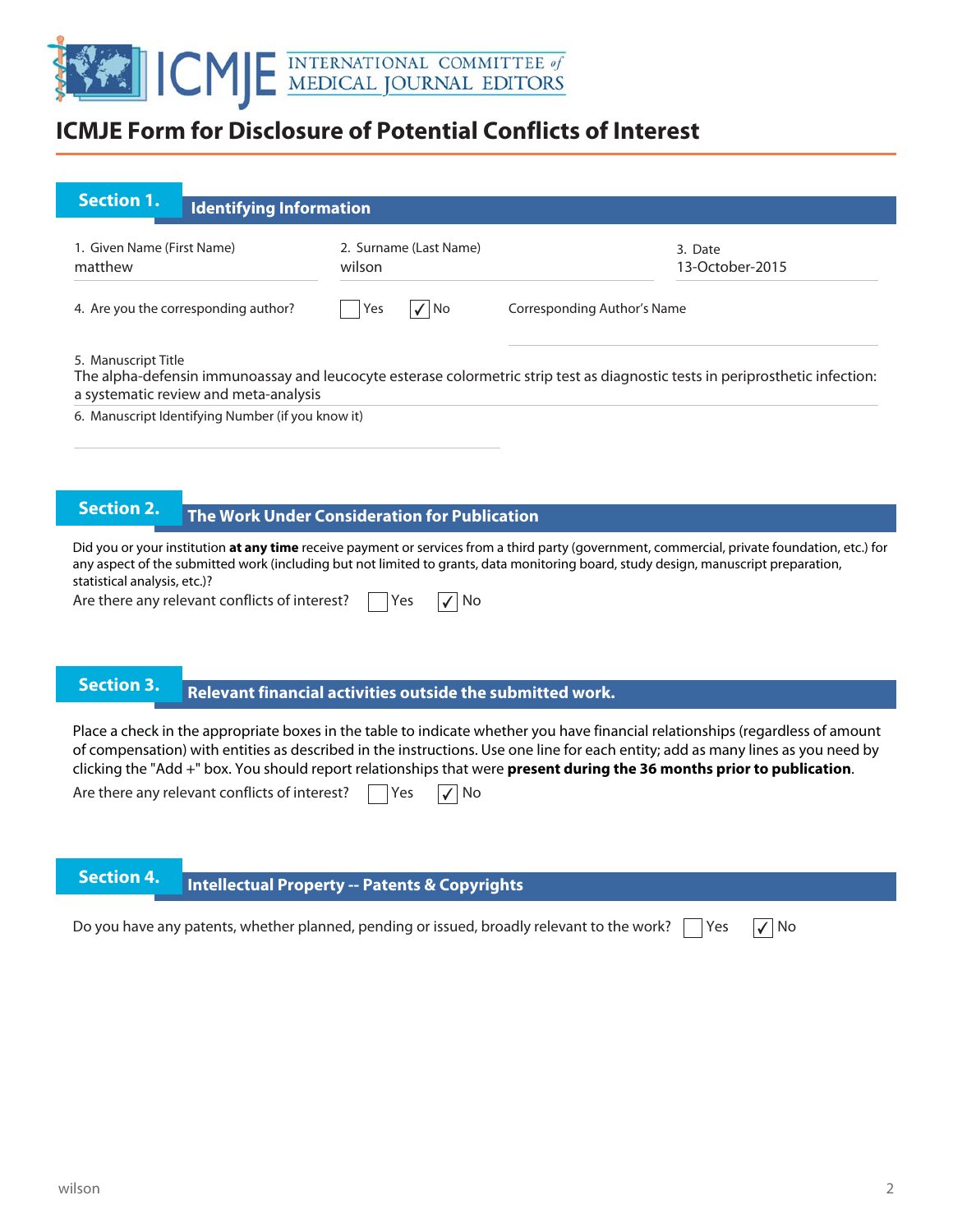

### **Section 5.** Relationships not covered above

Are there other relationships or activities that readers could perceive to have influenced, or that give the appearance of potentially influencing, what you wrote in the submitted work?

Yes, the following relationships/conditions/circumstances are present (explain below):

 $\sqrt{\ }$  No other relationships/conditions/circumstances that present a potential conflict of interest

At the time of manuscript acceptance, journals will ask authors to confirm and, if necessary, update their disclosure statements. On occasion, journals may ask authors to disclose further information about reported relationships.

### **Section 6. Disclosure Statement**

Based on the above disclosures, this form will automatically generate a disclosure statement, which will appear in the box below.

### **Evaluation and Feedback**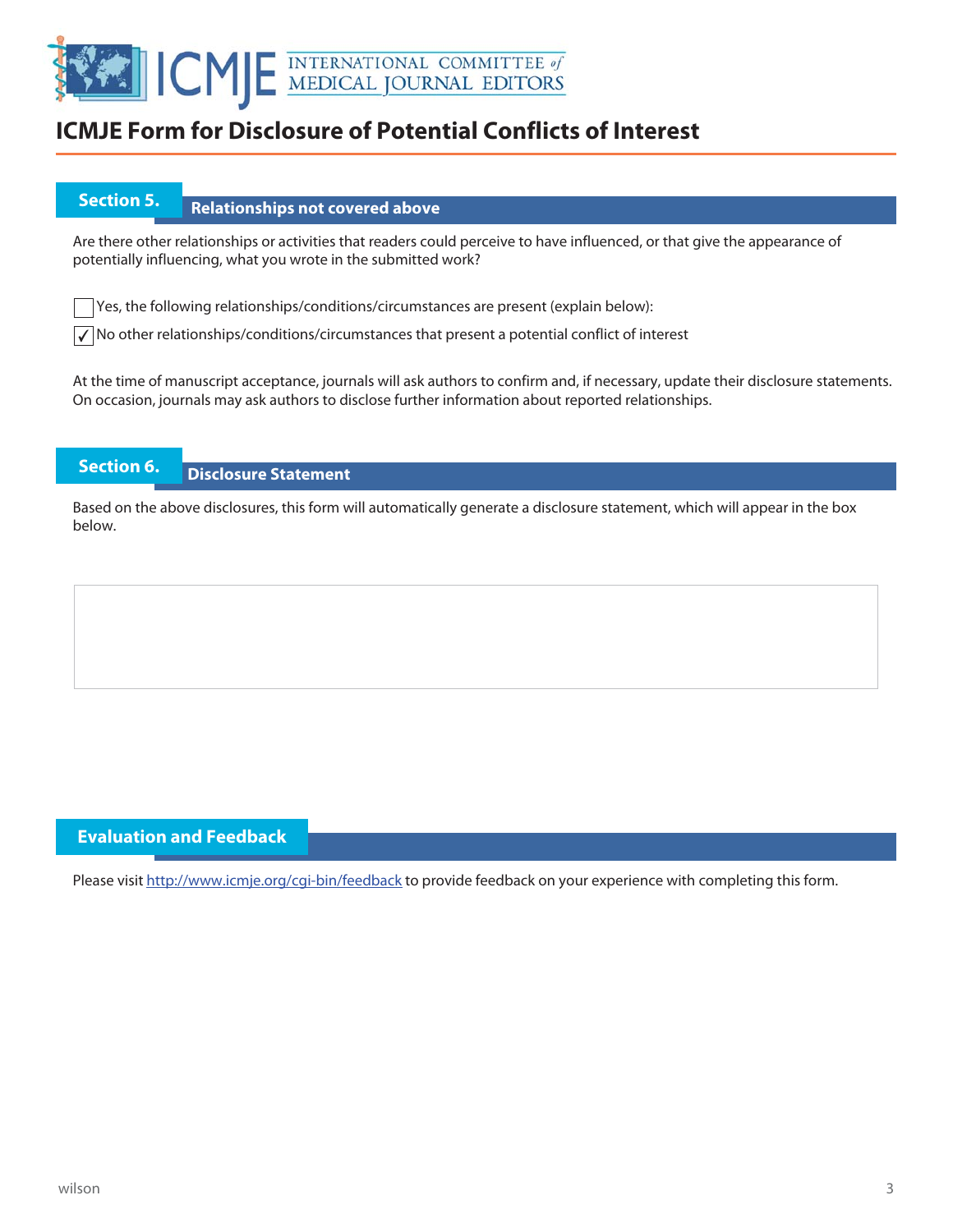

### **Instructions**

 

> **The purpose of this form is to provide readers of your manuscript with information about your other interests that could influence how they receive and understand your work. The form is designed to be completed electronically and stored electronically. It contains programming that allows appropriate data display. Each author should submit a separate form and is responsible for the accuracy and completeness of the submitted information. The form is in six parts.**

#### **Identifying information. 1.**

#### **The work under consideration for publication. 2.**

This section asks for information about the work that you have submitted for publication. The time frame for this reporting is that of the work itself, from the initial conception and planning to the present. The requested information is about resources that you received, either directly or indirectly (via your institution), to enable you to complete the work. Checking "No" means that you did the work without receiving any financial support from any third party -- that is, the work was supported by funds from the same institution that pays your salary and that institution did not receive third-party funds with which to pay you. If you or your institution received funds from a third party to support the work, such as a government granting agency, charitable foundation or commercial sponsor, check "Yes".

#### **Relevant financial activities outside the submitted work. 3.**

This section asks about your financial relationships with entities in the bio-medical arena that could be perceived to influence, or that give the appearance of potentially influencing, what you wrote in the submitted work. You should disclose interactions with ANY entity that could be considered broadly relevant to the work. For example, if your article is about testing an epidermal growth factor receptor (EGFR) antagonist in lung cancer, you should report all associations with entities pursuing diagnostic or therapeutic strategies in cancer in general, not just in the area of EGFR or lung cancer.

Report all sources of revenue paid (or promised to be paid) directly to you or your institution on your behalf over the 36 months prior to submission of the work. This should include all monies from sources with relevance to the submitted work, not just monies from the entity that sponsored the research. Please note that your interactions with the work's sponsor that are outside the submitted work should also be listed here. If there is any question, it is usually better to disclose a relationship than not to do so.

 For grants you have received for work outside the submitted work, you should disclose support ONLY from entities that could be perceived to be affected financially by the published work, such as drug companies, or foundations supported by entities that could be perceived to have a financial stake in the outcome. Public funding sources, such as government agencies, charitable foundations or academic institutions, need not be disclosed. For example, if a government agency sponsored a study in which you have been involved and drugs were provided by a pharmaceutical company, you need only list the pharmaceutical company.

#### **Intellectual Property. 4.**

This section asks about patents and copyrights, whether pending, issued, licensed and/or receiving royalties.

#### **Relationships not covered above. 5.**

Use this section to report other relationships or activities that readers could perceive to have influenced, or that give the appearance of potentially influencing, what you wrote in the submitted work.

### **Definitions.**

**Entity:** government agency, foundation, commercial sponsor, academic institution, etc.

**Grant:** A grant from an entity, generally [but not always] paid to your organization

**Personal Fees:** Monies paid to you for services rendered, generally honoraria, royalties, or fees for consulting , lectures, speakers bureaus, expert testimony, employment, or other affiliations

**Non-Financial Support:** Examples include drugs/equipment supplied by the entity, travel paid by the entity, writing assistance, administrative support, etc**.**

**Other:** Anything not covered under the previous three boxes **Pending:** The patent has been filed but not issued **Issued:** The patent has been issued by the agency **Licensed:** The patent has been licensed to an entity, whether earning royalties or not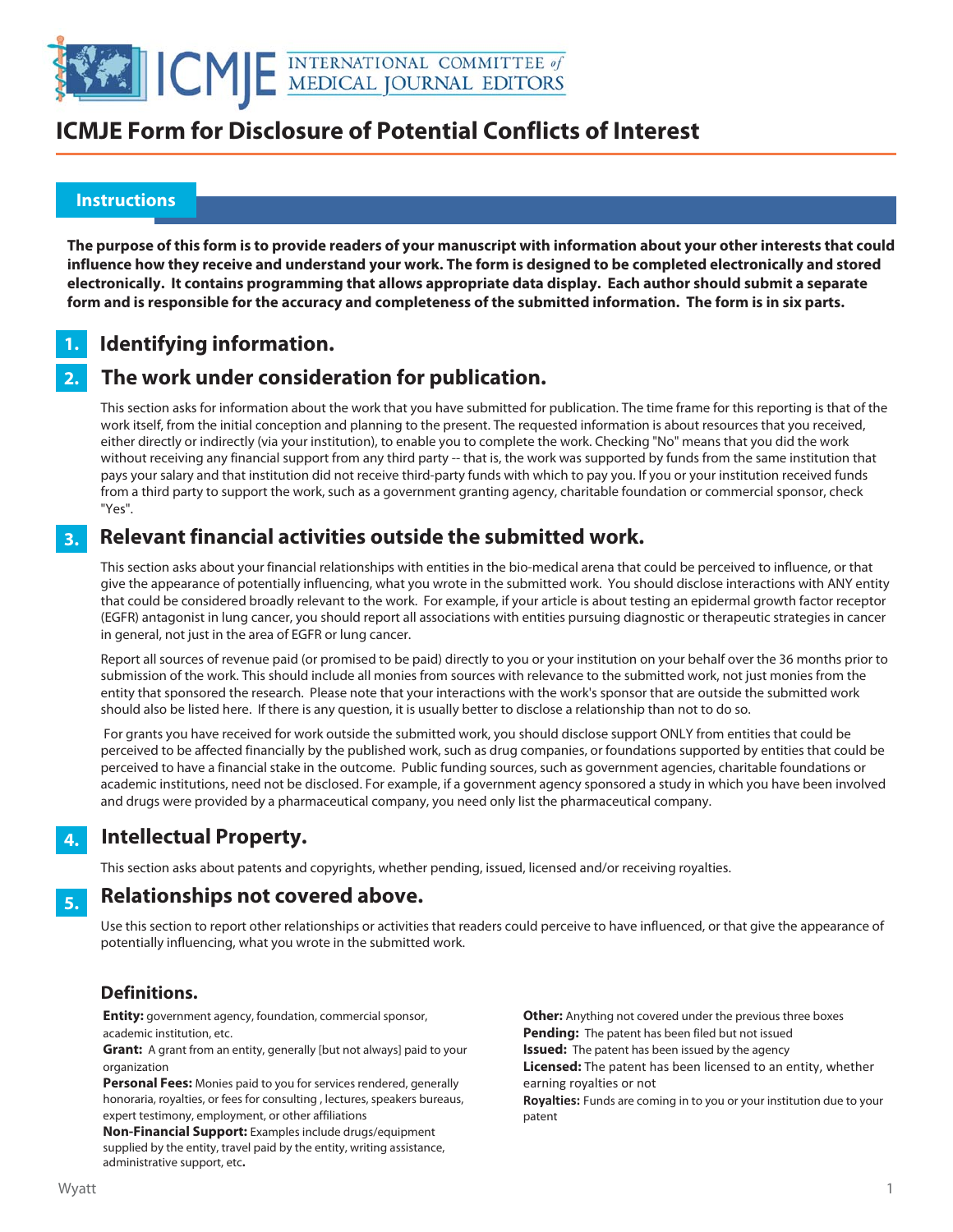

| <b>Section 1.</b>                     |  | <b>Identifying Information</b>  |                              |  |  |  |  |  |  |
|---------------------------------------|--|---------------------------------|------------------------------|--|--|--|--|--|--|
| 1. Given Name (First Name)<br>Michael |  | 2. Surname (Last Name)<br>Wyatt | 3. Date<br>30-September-2015 |  |  |  |  |  |  |
| 4. Are you the corresponding author?  |  | Yes<br><b>No</b>                |                              |  |  |  |  |  |  |

5. Manuscript Title

The alpha-defensin immunoassay and leucocyte esterase colormetric strip test as diagnostic tests in periprosthetic infection: a systematic review and meta-analysis

6. Manuscript Identifying Number (if you know it)

## **The Work Under Consideration for Publication**

Did you or your institution **at any time** receive payment or services from a third party (government, commercial, private foundation, etc.) for any aspect of the submitted work (including but not limited to grants, data monitoring board, study design, manuscript preparation, statistical analysis, etc.)?

Are there any relevant conflicts of interest?  $\Box$  Yes  $\Box$  No

|  | $\sim$ |  |
|--|--------|--|
|  |        |  |

## **Relevant financial activities outside the submitted work. Section 3. Relevant financial activities outset**

Place a check in the appropriate boxes in the table to indicate whether you have financial relationships (regardless of amount of compensation) with entities as described in the instructions. Use one line for each entity; add as many lines as you need by clicking the "Add +" box. You should report relationships that were **present during the 36 months prior to publication**.

Are there any relevant conflicts of interest?  $\Box$  Yes  $\Box$  No

## **Intellectual Property -- Patents & Copyrights**